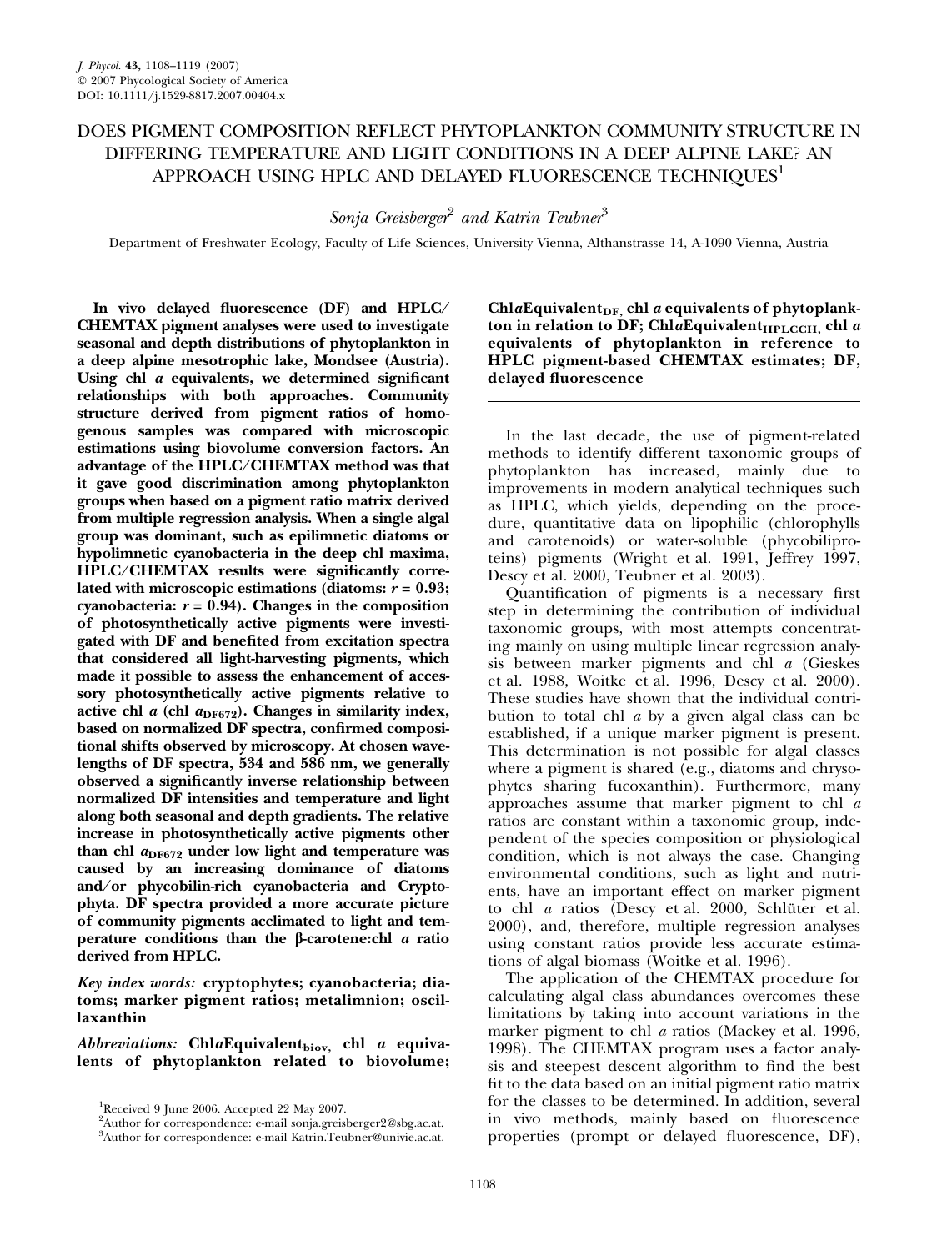have been developed recently for assessing biomass (Friedrich et al. 1998, Gerhardt and Bodemer 2000, Bodemer 2004, Istvánovics et al. 2005). The measurement of DF has the advantage of being rapid and nondestructive and offers the possibility of continuous monitoring due to the immediate reading of the results. DF is emitted between 670 and 750 nm from live, dark-adapted algal cells after excitation by monochromatic light. DF excitation spectroscopy can be used to determine chl a concentrations and phytoplankton composition, because algal groups with differing pigment composition have different excitation spectra over wavelengths from 400 to 730 nm. It is a measure of photosynthetic activity that takes into account the photosynthetic pigments, occurring only in photosynthetically active material. A summary of the main features of the two techniques used to infer algal class abundances is shown in Table 1.

The major objectives of the field study were to answer the following questions: (i) How effective are the pigment-based techniques DF and CHEM-TAX in quantifying the abundances of different algal groups in a mixed community? (ii) How are changes in pigment composition of phytoplankton assemblages related to environmental parameters such as light climate and temperature?

#### MATERIALS AND METHODS

The results are based on two data sets from Mondsee in Austria (47°48′ N, 13°24′ E;  $n = 158$ ). The seasonal data set was obtained by means of biweekly to monthly depth-integrated sampling (0–20 m) from February to December 2000. The second data set is a diel study of depth distribution of phytoplankton at 3 h sampling intervals over 2 d at the stable thermal stratification period in mid-July 2002 (22.7.: 4, 7, 10, 13, 16, 19, 21 h; 23.7.: 1, 4, 7, 10, 13, 16, 19 h).

Profiles of photosynthetically available radiation (PAR) were measured with a  $4\pi$  quantum sensor (Li-Cor Biosciences, Lincoln, NE, USA), and temperature was measured with a multiparameter profiler (YSI 6920). Seasonal underwater light measurements were integrated over the depth of the epilimnion and over the 1 m layer of the respective sampling depth for profiles of the diel cycle.

Chl a was measured spectrophotometrically after extraction with hot ethanol following ISO 10260 (1992) and additionally by HPLC and DF. Lipophilic pigments were analyzed by HPLC in accordance with Wright et al. (1991). After filtration of 2 L of lake water (Whatman GF/F, Maidstone, UK), filters were frozen, and pigments extracted in 90% acetone. Pigments were identified by their retention time and spectra. Calibration was achieved using a mixed pigment standard, which contained carotenoids in quantitative proportion to chl a, as measured in algal cultures (Wilhelm et al. 1991). In addition, the biovolume of phytoplankton was estimated from counted abundance and size measurements by light microscopy (Zeiss LSM510 inverted microscope, Zeiss, Jena, Germany) using the sedimentation technique (Rott 1981).

Depth samples for DF spectra were measured in the laboratory by five replicates at  $22^{\circ}$ C after 30 min dark acclimation. The DF excitation spectra were analyzed using several deconvolution programs described in Bodemer (2002). These programs were based on calibration spectra of cultures shown in Figure 6A, which were then used to determine the concentrations of the algal classes, using cross-correlation between measured and calculated spectra until the cross-correlation reached a maximum (Gerhardt and Bodemer 2000).

Homogeneous data sets were required for the CHEMTAX procedure (Mackey et al. 1996), so we selected three subsets of similar species composition based on microscopic analysis. The seasonal cycle includes the depth-integrated samples from the annual data set ( $n = 18$ ). The other two data sets from dielcycle measurements during summer stratification were from the euphotic epilimnion, including the top 9.5 m (depths at 0, 0.5, 1, 2, 3.5, 5.5, 7.5, and 9.5 m; 14 time intervals;  $n = 112$ ) and from the dim-light (meta-) hypolimnion, including deeper water layers below the euphotic zone at 12.5 and 14.5 m  $(n = 28)$ . The mixing depth, defined by maximum values of the relative thermal resistance versus mixing, was 10.1 m; the euphotic depth, defined by 1% light intensity, was 12.1 m. To aid comparison of HPLC and DF methods, results for DF were also displayed separately for the three subsets of data.

The CHEMTAX procedure (Mackey et al. 1996) was based on three initial pigment ratio matrices (S, E, and H in Table 2), each constructed from phytoplankton samples (Descy et al. 2000). Therefore, instead of algal cultures, 6–12 phytoplankton samples with significant biovolumes of cyanobacteria; diatoms; dinoflagellates; and crypto-, chryso-, and chlorophytes were selected to calculate the initial ratio for the respective phytoplankton group for each of the three subsets of data. In the case of the last four taxonomic groups, which rarely reached >20%– 30% of total biovolume in Mondsee, a few integrated, seasonal epilimnetic and hypolimnetic samples were collected from sporadic measurements in Mondsee in 2001 and considered in addition to the data set presented here. Consequently, only  $\sim$  45% of the 158 plankton samples were involved in creating the initial ratio matrix. The initial pigment ratios are based on multiple regression analysis (using SPSS; SPSS Inc., Chicago, IL,

|                                             | DF                                                                                                                                                                                                                                       | HPLC                                                                                                                                                                                   |
|---------------------------------------------|------------------------------------------------------------------------------------------------------------------------------------------------------------------------------------------------------------------------------------------|----------------------------------------------------------------------------------------------------------------------------------------------------------------------------------------|
| Method                                      | In vivo (no sample preparation needed)<br>No size fractionation possible                                                                                                                                                                 | Extraction method, adjustment to algal cell<br>density by sample volume filtered<br>Size fractionation possible                                                                        |
| Measured<br>pigments                        | Quantification of pigments by physico-physiological<br>properties: photosynthetically active pigments<br>(i.e., pigments contributing to charge<br>separation at PSII, e.g., chlorophylls, fucoxanthin,<br>peridinin, phycobiliproteins) | Separation of pigments due to physicochemical<br>properties (solubility in certain solvents): lipophilic<br>pigments were analyzed in this study<br>(chlorophylls and all carotenoids) |
| Calculation of<br>algal class<br>abundances | Calibration spectra used                                                                                                                                                                                                                 | CHEMTAX program, considering multiple<br>linear regressions among various marker pigments                                                                                              |

Table 1. Main features of the two methods used for phytoplankton assessment, delayed fluorescence (DF) and HPLC.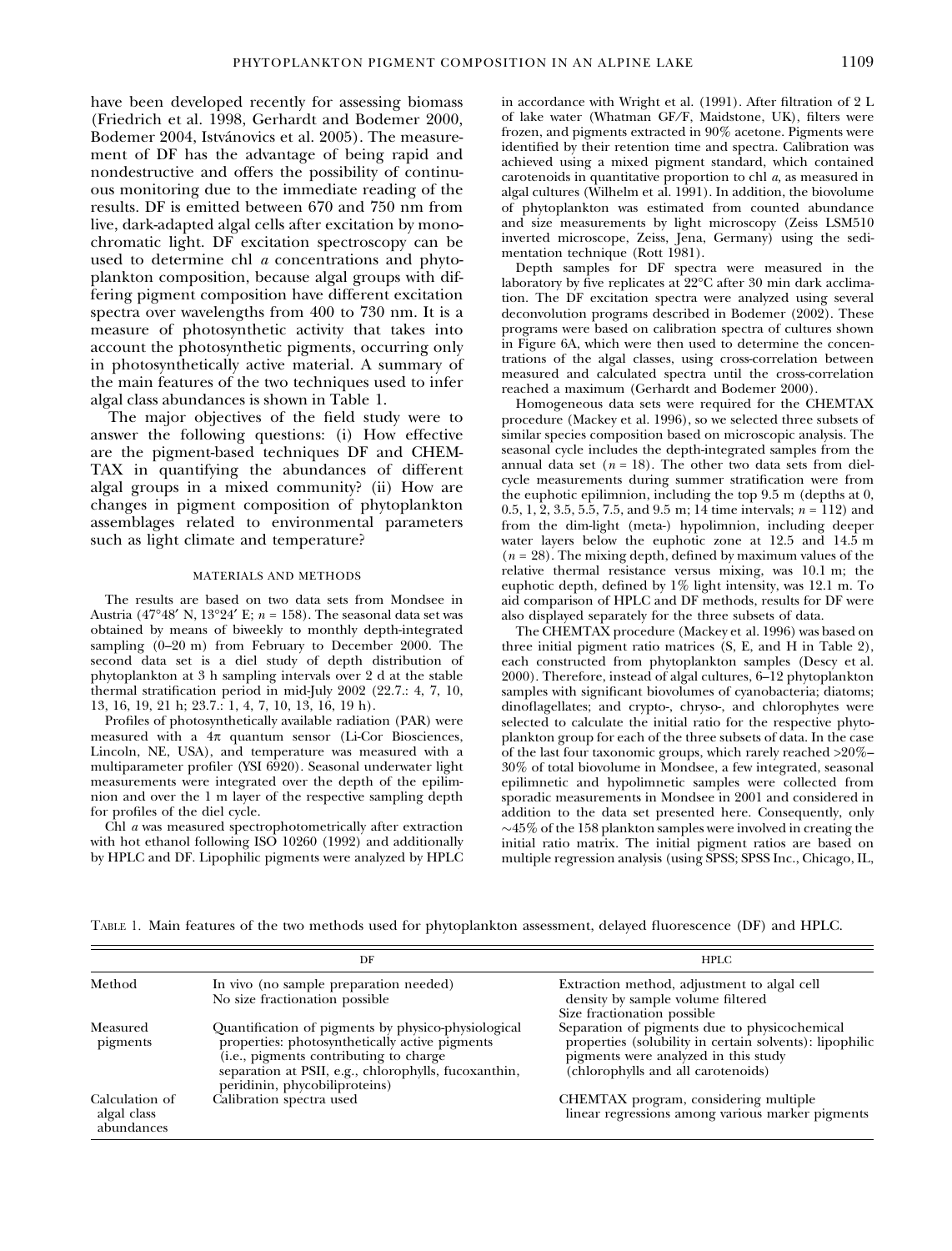| TABLE 2. CHEMTAX processing. Initial pigment ratios for cyanobacteria (Cyano), diatoms (Bacill), dinoflagellates (Dino), |  |
|--------------------------------------------------------------------------------------------------------------------------|--|
| cryptophytes (Crypto), chrysophytes (Chryso), and chlorophytes (Chloro) of three homogenous subsets of data: seasonal    |  |
| cycle $(S)$ , diel cycle epilimnion $(E)$ , and hypolimnion $(H)$ .                                                      |  |

|                           | Echi  | Myx   | Osci                     | Diad                     | Mon   | Zeax                     | Fuco                     | Peri  | Allo  | Viol  | Lute  | Chlb  |
|---------------------------|-------|-------|--------------------------|--------------------------|-------|--------------------------|--------------------------|-------|-------|-------|-------|-------|
| Cyano                     |       |       |                          |                          |       |                          |                          |       |       |       |       |       |
| S                         | 0.075 | 0.787 | 0.161                    |                          | -     | 0.405                    |                          |       |       |       |       |       |
| $\mathbf E$               | 0.038 | 0.390 | 0.066                    |                          |       | 0.303                    |                          |       |       |       |       |       |
| H                         | 0.048 |       |                          |                          |       | 0.112                    |                          |       |       |       |       |       |
| Bacill                    |       |       |                          |                          |       |                          |                          |       |       |       |       |       |
| ${\bf S}$                 |       |       |                          | 0.094                    |       | $\overline{\phantom{0}}$ | 0.455                    |       |       |       |       |       |
| ${\bf E}$                 |       |       | -                        | 0.094                    |       | $\qquad \qquad -$        | 0.227                    |       |       |       |       |       |
| $\boldsymbol{\mathrm{H}}$ |       |       |                          | 0.053                    |       | $\qquad \qquad$          | 0.227                    |       |       |       |       |       |
| Dino                      |       |       |                          |                          |       |                          |                          |       |       |       |       |       |
| ${\bf S}$                 |       |       | $\overline{\phantom{0}}$ | 0.063                    |       | -                        | $\overline{\phantom{0}}$ | 0.210 |       |       |       |       |
| ${\bf E}$                 |       |       | $\overline{\phantom{0}}$ | 0.036                    |       |                          | -                        | 0.115 |       |       |       |       |
| H                         |       |       | -                        | 0.019                    |       |                          | -                        | 0.115 |       |       |       |       |
| Crypto                    |       |       |                          |                          |       |                          |                          |       |       |       |       |       |
| S                         |       |       |                          |                          | 0.143 |                          |                          |       | 0.532 |       |       |       |
| ${\bf E}$                 |       |       |                          | $\overline{\phantom{0}}$ | 0.143 |                          |                          | -     | 0.532 |       |       |       |
| H                         |       |       |                          | -                        | 0.035 |                          |                          | -     | 0.532 |       |       |       |
| Chryso                    |       |       |                          |                          |       |                          |                          |       |       |       |       |       |
| ${\bf S}$                 |       |       |                          |                          |       | $\overline{\phantom{0}}$ | 0.275                    |       | -     | 0.174 |       |       |
| ${\bf E}$                 |       |       | -                        | 0.021                    |       | $\overline{\phantom{0}}$ | 0.182                    |       | -     | 0.174 |       |       |
| H                         |       |       |                          |                          |       | $\overline{\phantom{0}}$ | 0.182                    |       | -     | 0.174 |       |       |
| Chloro                    |       |       |                          |                          |       |                          |                          |       |       |       |       |       |
| S                         |       |       |                          |                          |       |                          |                          |       | -     | 0.055 | 0.654 | 0.472 |
| E                         |       |       |                          |                          |       |                          |                          |       | -     | 0.043 | 0.654 | 0.472 |
| H                         |       |       |                          |                          |       |                          |                          |       |       | 0.043 | 0.654 | 0.472 |

Pigments abbreviated from left to right: echinenone, myxoxanthophyll, oscillaxanthin, diadinoxanthin, monadoxanthin, zeaxanthin, fucoxanthin, peridinin, alloxanthin, violaxanthin, lutein, chl b.

–, pigment not used as marker for a respective group.

USA), where chl a is used as the dependent variable, and the specific marker pigments are used as independent variables. For all calculations and results presented in this paper, pigment ratios were normalized to chl a. The pigments used for fitting the algal class abundances were echinenone, oscillaxanthin, myxoxanthophyll, and zeaxanthin for the cyanobacteria; diadinoxanthin and peridinin for the dinoflagellates; fucoxanthin and diadinoxanthin for the diatoms; monadoxanthin and alloxanthin for the cryptophytes; diadinoxanthin, fucoxanthin, and violaxanthin for the chrysophytes; and violaxanthin, lutein, and chl b for the chlorophytes. The final pigment ratio matrix created by CHEMTAX varied less from the initial matrix than allowed from setting the ratio limit to  $500$  (the variation from  $6\times$ ratio to ratio/6 was allowed). The final ratios deviated from the original ratios by only a factor of 1.1 for diatoms to 2.7 for chlorophytes (final matrix not shown).

The results of both CHEMTAX and DF estimates are given as chl a equivalents. To allow direct comparison of the microscopically derived biovolume with these results, biovolume was converted to chl a equivalents, assuming that a given equivalent of the biomass contributes to chl a. As this percentages varies in the different algal classes, the following conversion factors were used: cyanobacteria, 0.44; diatoms, 0.53; dinoflagellates, 0.99; cryptophytes, 1; chrysophytes, 0.54; and 1.2 for converting the chlorophyte biomass to chl a equivalents (Donabaum 1992). We define chl *a* equivalents of phytoplankton related to the biovolume as ChlaEquivalent<sub>biov</sub>, in relation to DF as  $Chla$ Equivalent<sub>DF</sub>, and in reference to HPLC pigment-based CHEMTAX estimates as ChlaEquivalent $_{\text{HPLCCH}}$ .

To test the success of the three techniques for assessing algal class abundances (biovolume, DF, and HPLC-CHEMTAX), parametric tests were used (Pearson product-moment correlation). The comparison of biovolume equivalents was displayed in notched box-whisker plots using SYSTAT 10 (SPSS Inc.). Boxes were notched at the median; the length of the notches indicated 95% confidence intervals. The persistence in the pattern of photosynthetically active pigments was measured as the Bray–Curtis similarity index between each pair of successive time and depth samples using PRIMER 5 (PRIMER-E Ltd., Plymouth, UK). The similarity index was based on continuous data of DF excitation spectra over the wavelength range from 400 to 730 nm normalized to the chl a peak at 672 nm (chl  $a_{DF672}$ ). The variability of photosynthetically active pigments within season and depth gradients was estimated by the coefficient of variation (CV), equal to SD/mean.

#### RESULTS

The seasonal and vertical variations of chl a concentrations are shown in Figure 1 (spectrophotometrically measured ethanol extraction). The spring maximum of chl a reached  $8 \mu g \cdot L^{-1}$  during a period mainly dominated by diatoms (Fig. 1A). The profile of the water column shows a hypolimnetic chl a maximum mainly due to Planktothrix rubescens (D. C. ex Gomont) Anagn. et Koma´rek, which occurred during summer below or at the euphotic depth of 12.1 m (Fig. 1B). The median chl a concentrations in the hypolimnetic layer were ~6.5 µg  $\cdot$  L<sup>-1</sup>, while those measured in the summer epilimnion and for the seasonal cycle were much lower, ranging between 1.8 and 3  $\mu$ g · L<sup>-1</sup>. In addition to spectrophotometrically analyzed ethanol extraction, chl a was measured using HPLC and DF. In contrast to the HPLC and ethanol technique, the absolute chl a concentrations measured by DF were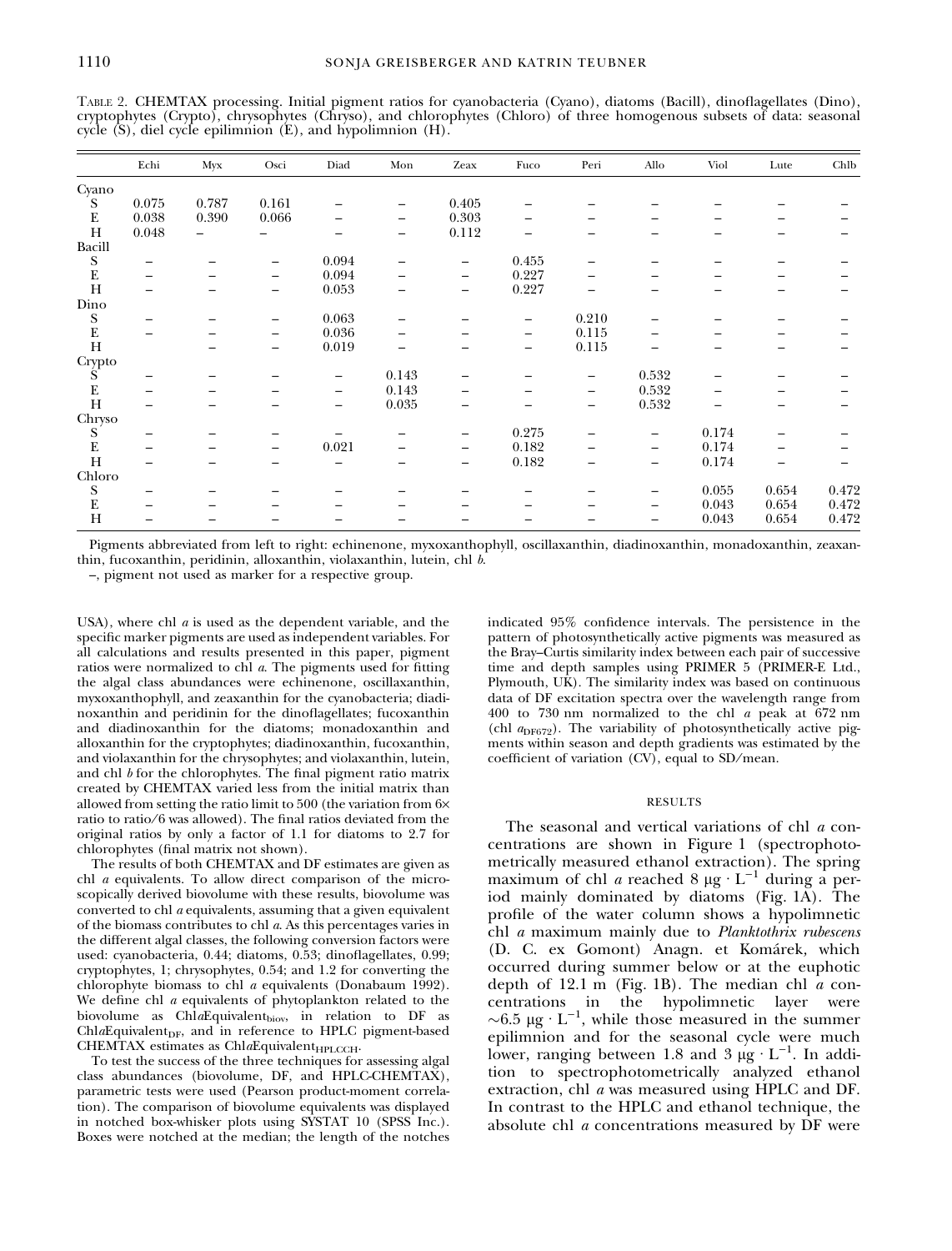

Fig. 1. Chl a spectrophotometrically measured by ethanol extraction (ISO 10260 1992) for seasons (A, February–December 2000) and diel depth cycle (B, stratified conditions in mid-July 2002) in Mondsee. The ratio of β-carotene:chl a (β-car:chl a, HPLC) is shown for seasons only (see text).

significantly lower, especially in the hypolimnion (data not shown). This finding was also evident from the percentage of DF chl a to ethanolextracted chl a. The DF percentage varied between 40% and 70%, with the lowest values in the hypolimnion, whereas the percentage obtained by HPLC remained fairly constant at 70% to 80% over the three data subsets.

HPLC/CHEMTAX analysis. The CHEMTAX processing of the three subsets of data provided a detailed description of the phytoplankton composition in Mondsee. ChlaEquivalent<sub>biov</sub> values of all major plankton groups were statistically in the same range as ChlaEquivalent $_{\text{HPLCCH}}$  values, as shown by the overlapping confidence intervals in the boxwhisker plots in Figure 2. The best agreement between the two techniques was observed when single algal groups dominated, as when cyanobacteria contributed up to 86% to biovolume in the hypolimnion (Fig. 3H), and diatoms up to 85% biovolume in the seasonal-cycle data set (seasonal cycle:  $r = 0.93$ ; epilimnetic depth layer:  $r = 0.82$ ;  $P <$ 0.001). This trend was also the case for subdominant cryptophytes in the seasonal and hypolimnetic depth-layer data set (Fig. 4, S and H) when they made up 33% of total biovolume. Even most CHEMTAX estimates, and marker pigments used for calculation of the remaining algal groups, were in reasonable agreement with the Chl $a$ Equivalent $_{\text{biov}}$ (e.g., for epilimnetic dinoflagellates,  $r = 0.63$ ,  $P < 0.001$ ; peridinin:  $r = 0.62$ ,  $P < 0.001$ ; diadinoxanthin:  $r = 0.57$ ,  $P < 0.001$ ; chrysophytes (seasonal cycle):  $r = 0.59$ ,  $P < 0.05$ ; violaxanthin:  $r = 0.75$ ,  $P < 0.001$ ).

Correlations between single marker pigments and the ChlaEquivalentbiov of cyanobacteria and cryptophytes were mostly significant as well (e.g., Figs. 3 and 4; the correlation between the cyanobacterium P. rubescens and oscillaxanthin was  $r = 0.73$ ,  $P < 0.001$ ). It is worth mentioning, however, that stronger correlations to ChlaEquivalentbiov were determined with CHEMTAX analysis, because it included a combination of several marker pigments rather than single marker pigment inference (see Figs. 3 and 4; further, the correlations for seasonal diatoms inferred by single pigments were  $r = 0.88$  for diadinoxanthin and  $r = 0.89$  for fucoxanthin, whereas the combination of both pigments used for CHEMTAX was  $r = 0.93$ ,  $P < 0.001$ ). Hence, the application of a combination of marker pigments via CHEMTAX improved the discrimination between algal groups even if some groups shared pigments (chrysophytes and diatoms shared fucoxanthin).

Delayed fluorescence. DF of eukaryotic groups, such as diatoms (seasonal cycle:  $r = 0.91$ ; epilimnetic depth layer:  $r = 0.80$ ) and cryptophytes (hypolimnetic depth layer, Fig. 4H), showed the best agreement between  $Chla$ Equivalent<sub>DF</sub> and  $Chla$ Equivalent<sub>biov</sub>. In the case of hypolimnetic cyanobacteria, estimates of chl a equivalents by both CHEMTAX and microscopy were  $\sim$ 5  $\mu$ g·L<sup>-1</sup>, whereas DF results were<br>lower at only 3  $\mu$ g·L<sup>-1</sup> (Fig. 2). Nevertheless, in the hypolimnetic layers, a strong positive correlation between ChlaEquivalent<sub>DF</sub> and ChlaEquivalent<sub>biov</sub> was obtained (Fig. 3H). With the exception of chlorophytes,  $Chla$ Equivalent<sub>DF</sub> values of all other groups were significantly lower in the hypolimnion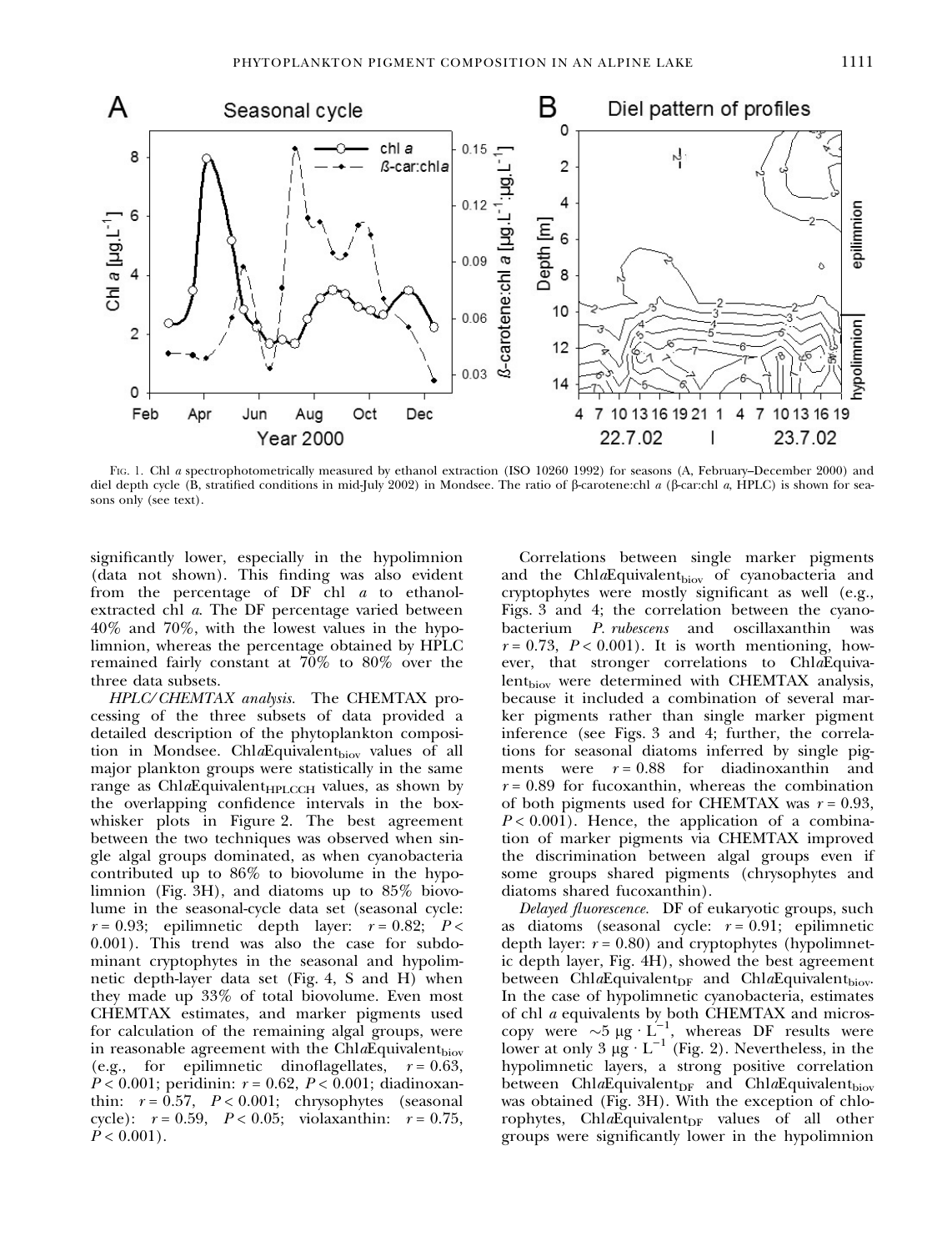SONJA GREISBERGER AND KATRIN TEUBNER PHYTOPLANKTON PIGMENT COMPOSITION IN AN ALPINE LAKE

# **Pages 1112-1115 not shown**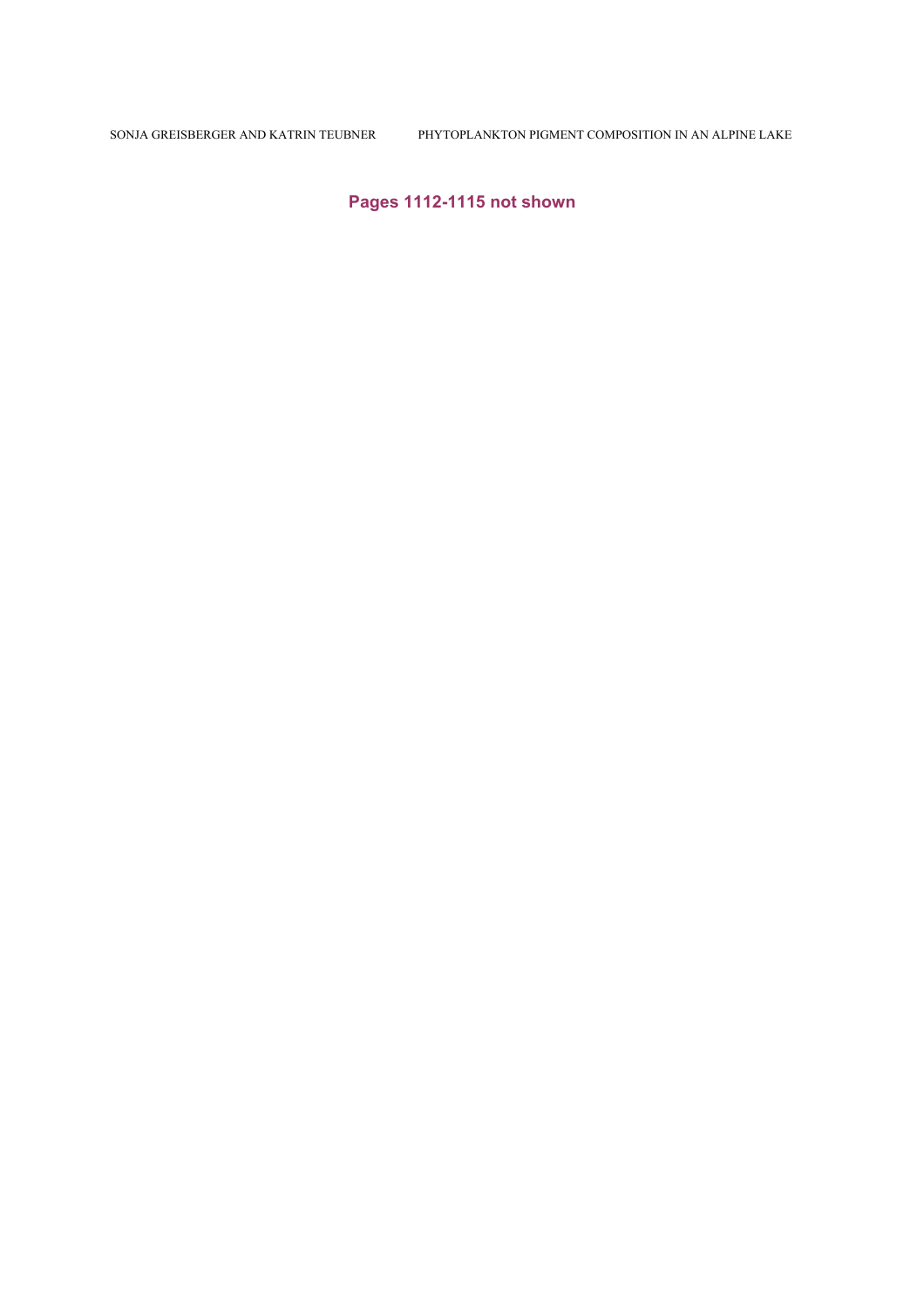

Fig. 6. Normalized delayed fluorescence (DF) excitation spectra of cultures (A) and phytoplankton of seasons (B) and depths (C) over the wavelength range from 400 to 730 nm. (A) Spectra from phycoerythrin-rich and phycocyanin-rich cyanobacteria (cyano-PE rich and cyano-PC rich, respectively), diatoms, cryptophytes (crypto), and chlorophytes (chloro). Chosen wavelengths (dashed lines) are associated with pigments of particular taxa described in the text. (B) Seasonal cycle: mean values of DF excitation spectra are shown for three seasons due to the persistent pattern of photosynthetically active pigments shown in Figure 5; coefficient of variation (CV) illustrates the intra-annual variability of DF excitation spectra. (C) As in (B), but for epi- and hypolimnetic layers from depth gradients; CV illustrates the variation of the spectra among depths. Horizontal bars in (B) and (C) indicate the wavelength range of significant inverse correlations  $(P < 0.05)$  between normalized DF intensity and light and temperature, respectively ([B] for light, 480–623 nm, and temperature, 521–640 nm; [C] for both light and temperature, 508– 665 nm). Correlations within this range for selected wavelengths at 534 and 586 nm are shown in Figure 7. Normalization of spectra as in Figure 5.

caution. The use of chl a to quantify the phytoplankton community becomes even more complicated if the phytoplankton is dominated by cyanobacteria. This was evident in the deep, hypolimnetic layer of Mondsee dominated by P. rubescens (86% to total biovolume), by the particularly low chl  $a$  content measured by DF spectroscopy. Cyanobacteria generally exhibit a lower cellular chl a content than other algal groups (Donabaum 1992, Feuillade and Davies 1994). Furthermore, the content of active chl a decreases under low-light conditions relative to the light-harvesting phycobiliproteins as shown, for

example, by Rücker et al. (1995), details discussed below).

Assessment of phytoplankton composition by marker pigments. The application of the CHEMTAX procedure on our phytoplankton data sets yielded satisfactory results for all major algal groups studied. An appropriate pigment ratio matrix was obtained by multiple regression analysis of the three subsets of data and, therefore, included variations due to the dominance of algal species as well as acclimation to the environment. The analyzed marker pigment to chl a ratios were in the range of values commonly observed for both pelagic algae in situ and cultures (Wilhelm et al. 1991, Woitke et al. 1996, Descy et al. 2000, Schlüter et al. 2000, 2006, Schagerl and Donabaum 2003, Fietz and Nicklisch 2004). Moreover, CHEMTAX distinguished between fucoxanthinsharing diatoms and chrysophytes, due to the inclusion of violaxanthin into the initial pigment ratio matrix. Violaxanthin occurs in some freshwater chrysophytes, but it reached only low concentrations due to low cell abundances in Mondsee. Investigation of individual marker pigments also made it possible to quantify specific taxonomic groups—for example, the close relationship between P. rubescens and oscillaxanthin in Mondsee, similar to findings reported from the deep chl maximum in prealpine Ammersee (Bavaria, Germany; Teubner et al. 2003). Reasonable success in quantifying algal class abundances was also obtained with DF, especially when a single phytoplankton group was dominant, even when the chl  $\alpha$  equivalents derived by DF were generally lower than those obtained by HPLC-CHEMTAX and microscopy, as discussed above (with exception for the chlorophytes discussed below).

A drawback of the DF spectroscopy was that this in vivo method allowed no adjustment of the sample volume and so gave noisy DF spectra if chl a concentrations were close to the detection limit at low phytoplankton abundances. In contrast, all techniques based on prior extraction of the pigments, as well as microscopic methods, overcome this limitation by analyzing an appropriate sample volume, depending on the prevailing algal density. DF particularly complicated the evaluation of subdominant algal groups—such as diatoms in the hypolimnetic layer dominated by cyanobacteria—when their spectral response was masked by the presence of more abundant algae. In the case of chrysophytes, the main reason for their underestimation lay in the similarity of their pigment composition to diatoms. Although Bodemer (2002) produced evidence that DF intensity of chrysophytes is apparently higher at wavelengths where chl  $c$  absorbs light (at 460–470 nm) and lower where fucoxanthin absorbs light (at 520–540 nm), the spectra are highly variable, and so separation from diatoms becomes more difficult at low abundances. The high pigment variability of chrysophytes can be attributed to their facultative photoautotrophy under natural conditions